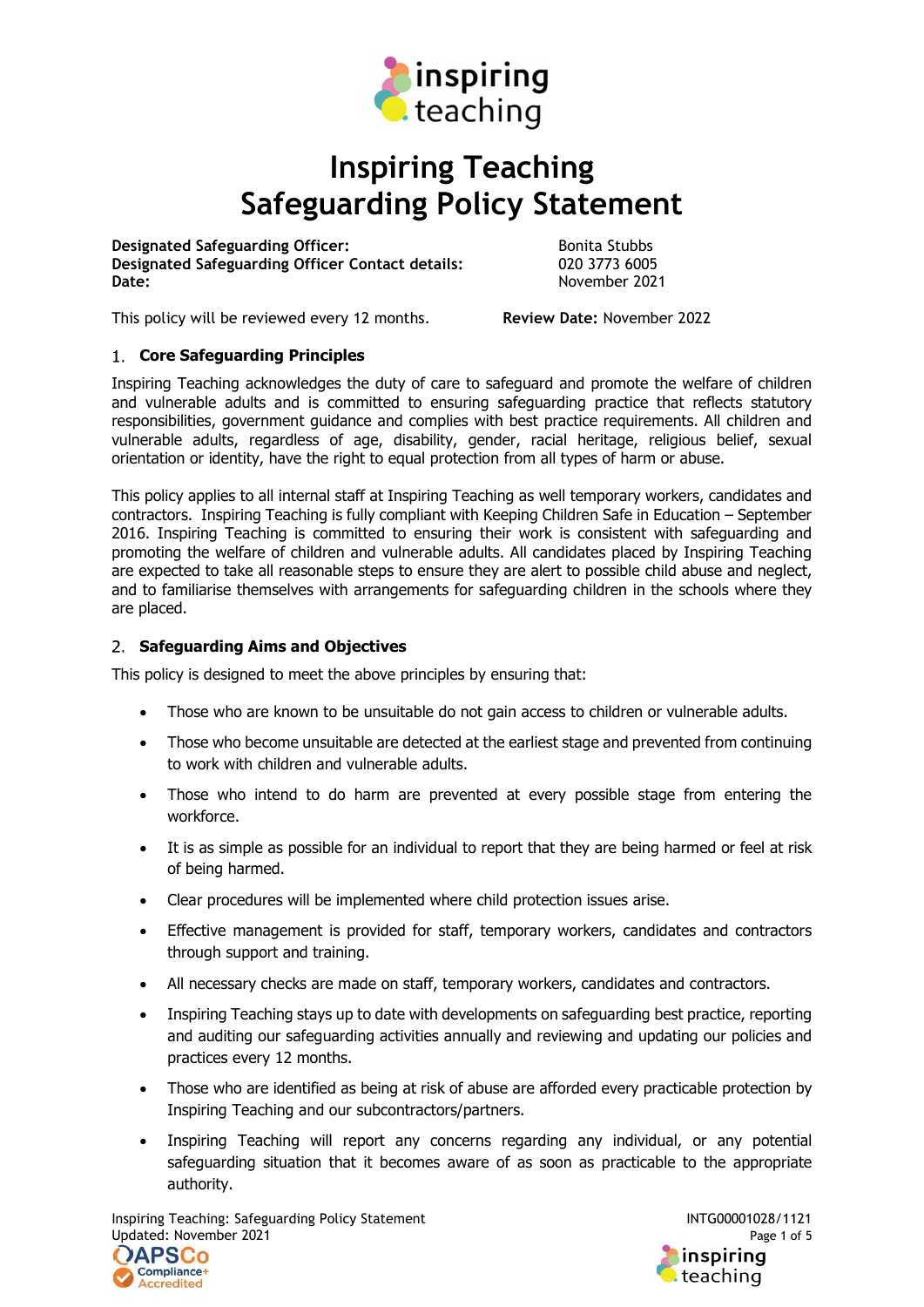

- $\cdot$  Those we discover are being abused are afforded the relevant protection and assistance by the relevant bodies as soon as practicably possible.
- At an individual and collective level, employees are involved in ensuring Safeguarding is embedded across our services to ensure a whole organisation approach so that individuals are adequately covered by this policy

## Recruitment and Selection Process

Inspiring Teaching are also committed to protecting children and vulnerable adults through a careful recruitment and selection process, a whistle blowing policy and guidance on appropriate behaviour. Inspiring Teaching's rigorous procedures ensure that any candidate found to have a history of unacceptable conduct or practice, will not be placed.

As part of our safeguarding policy Inspiring Teaching will:

- Promote and prioritise the safety and wellbeing of children and vulnerable adults.
- Ensure all candidates undergo a full compliance process.
- Ensure everyone understands their roles and responsibilities in respect of safeguarding and is provided with appropriate learning opportunities to recognise, identify and respond to signs of abuse, neglect and other safeguarding concerns relating to children and vulnerable adults.
- Ensure appropriate action is taken in the event of incidents/concerns of abuse and support provided to the individual/s who raise or disclose the concern.
- Ensure that confidential, detailed and accurate records of all safeguarding concerns are maintained and securely stored.
- Prevent the engagement of unsuitable individuals.
- Ensure robust safeguarding arrangements and procedures are in operation.

This policy will be widely promoted and is mandatory for everyone involved in Inspiring Teaching. Failure to comply with this policy and the company's safeguarding procedures will be addressed without delay and may result in disciplinary action.

### 4. Legislation

The principal pieces of legislation governing this policy are:

- Working together to safeguard Children 2015
- The Children Act 1989
- The Adoption and Children Act 2002
- The Children act 2004
- Rehabilitation of Offenders Act 1974
- Keeping Children Safe in Education (2018)
- Disqualification under the Childcare Act 2006 (2015)
- Counter Terrorism and Security Act 2015 (including the 'Prevent Duty')
- Modern Slavery Act 2015
- Mental Capacity Act 2005
- Human Rights Act 1998
- 5. Definitions

Inspiring Teaching: Safeguarding Policy Statement INTG00001028/1121 Updated: November 2021 Page 2 of 5



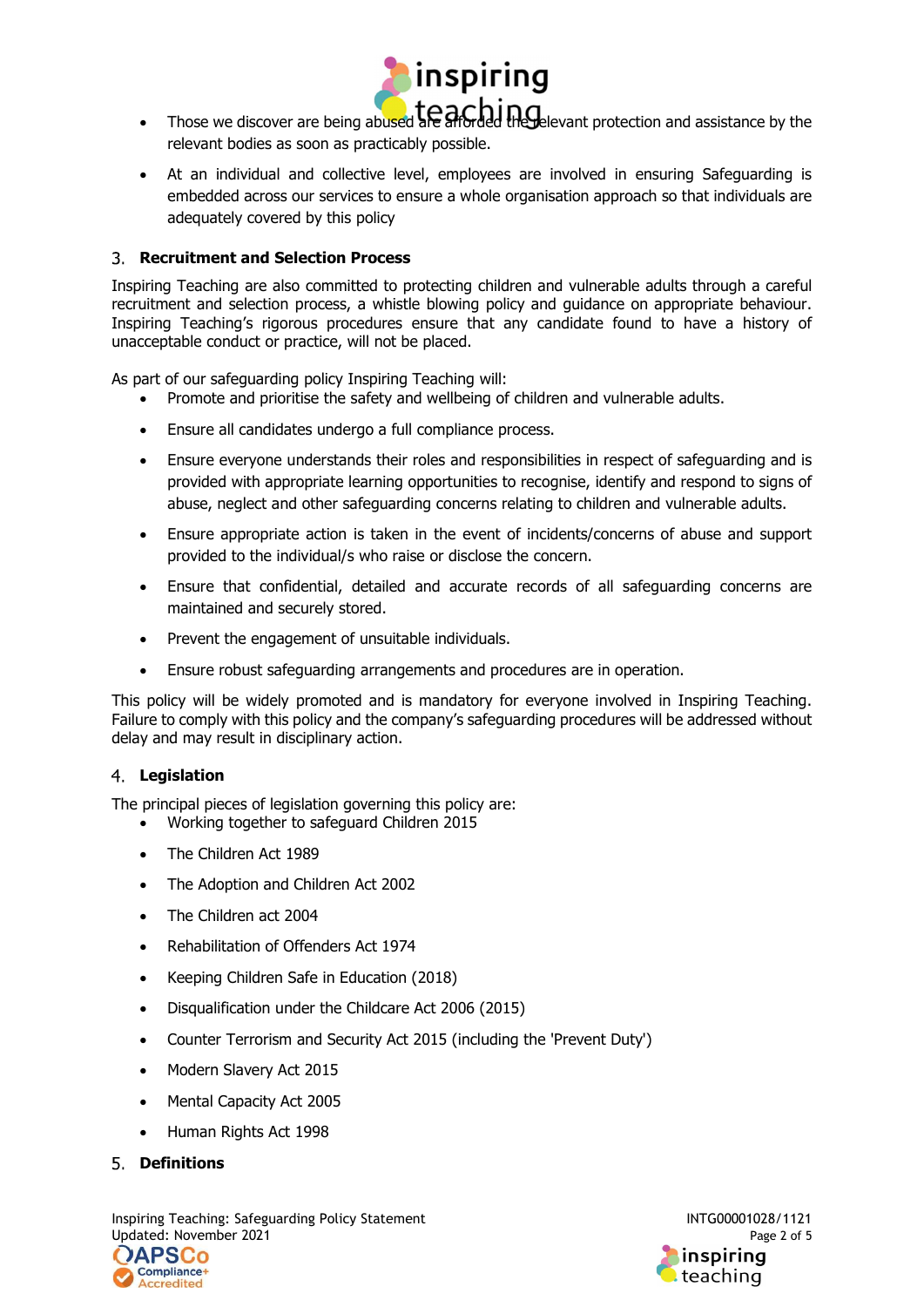

'Safeguarding' - is about embedding practices throughout the organisation to ensure the protection of children and/or vulnerable adults wherever possible. In contrast, child and adult protection is about responding to circumstances that arise.

'Abuse' - Keeping children safe in education September 2016 defines abuse and neglect and gives four clear categories of abuse as:

- Physical abuse
- Sexual abuse
- Emotional abuse
- Neglect

'Child' – is used to define anyone under the age of 18 (Children Act, 1989).

'Young people' are children who are 16 to 17 years old.

'Age of consent' (the legal age to have sex) in the UK is 16 years old\*.

'Vulnerable adult' is a person who has attained the age of 18 and for a range of reasons may be, either temporarily or permanently and in different situations, potentially vulnerable. This may include a person who:

- Is elderly and frail
- Has a mental illness including dementia
- Has a physical or sensory disability
- Has a learning disability
- Has a severe physical illness
- Is a substance misuser
- Is homeless

Inspiring Teaching conducts the following safeguarding checks and has sight of all original documents before supplying a candidate into an education/social work establishment.

- Face to face interview
- Proof of identify
- 5 years written professional references, or contacts that we can obtain references from
- Enhanced DBS disclosure subscribed to the update service, or application via Inspiring Teaching's DBS service: E-Safeguarding
- Overseas police check (where applicable)
- A minimum of 2 Proof of address using DBS list of acceptable documents
- Proof of National Insurance number
- Entitlement to work in the UK e.g. Visa requirements (where applicable)
- Full 10-year employment history with no gaps
- Original qualifications or training



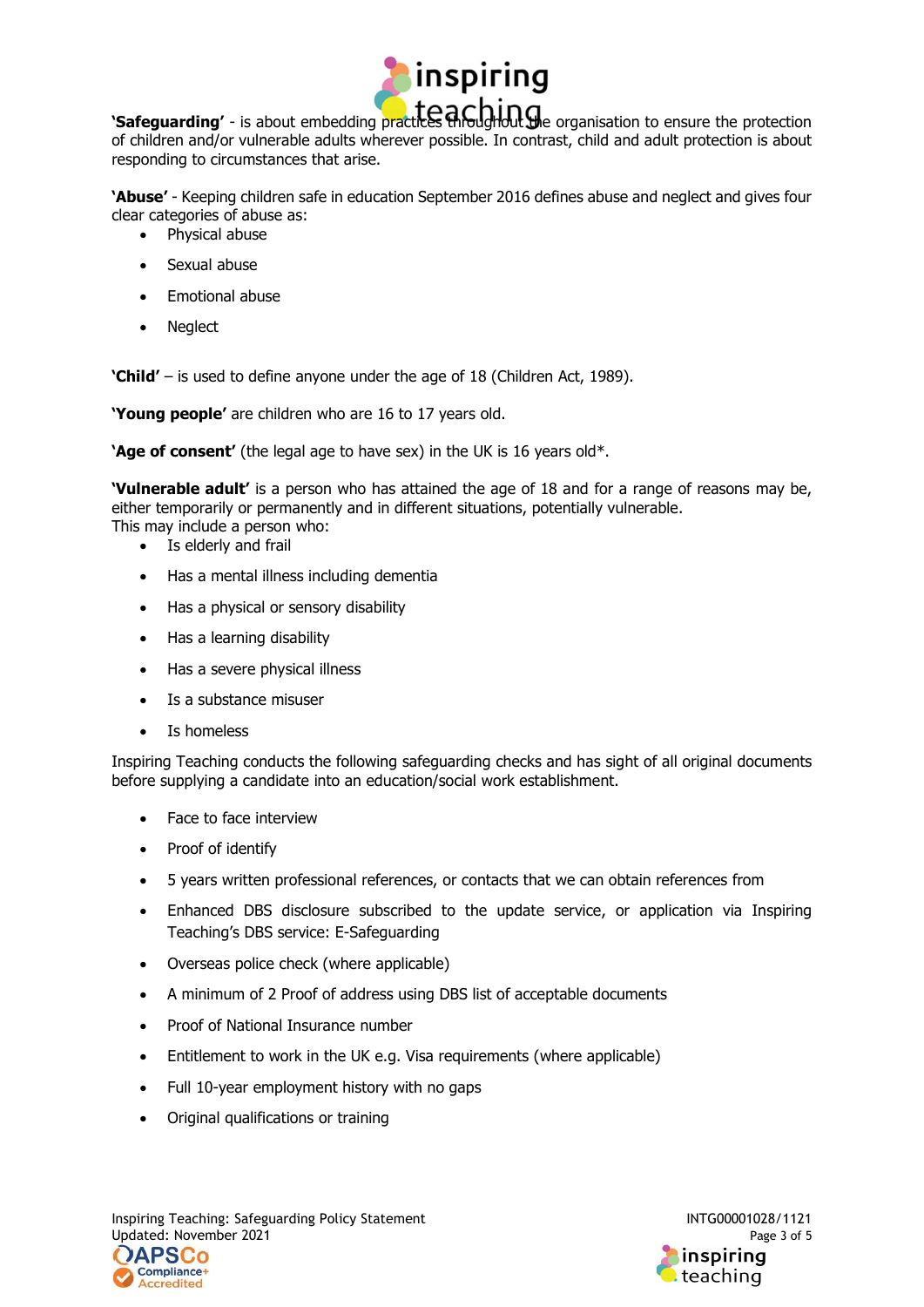

All candidates are required to apply for an Enhanced DBS certificate through Inspiring Teaching. This certificate is renewed every 12 months. The candidates may apply for the DBS Update Service. In this case an online check will be done every 12 months.

#### 6. Responsibilities

All staff, temporary workers, candidates and contractors placed on assignment are responsible for supporting safe behaviour and have responsibility to follow the guidance laid out in this policy and related policies, and to pass on any welfare concerns using the required procedures. We expect all staff, temporary workers, candidates and contractors to promote good practice by being an excellent role model; contributing to discussions about safeguarding; and to positively involving people in developing safe practices. All staff, temporary workers, candidates and contractors should:

- Read, understand, accept and act in accordance with this policy.
- Be vigilant and follow professional codes of conduct to maintain professional boundaries.
- Report any concerns or disclosures related to the protection and safety of children and vulnerable adults.
- Undertake mandatory child protection and vulnerable adult training and awareness sessions where provided.
- Help educate learners, including children, young people and adults in matters of keeping safe, and acting as a good role model.

All staff, temporary workers, candidates and contractors working through Inspiring Teaching are expected to keep children safe by contributing to:

- Providing a safe learning environment.
- Identifying children who are suffering or likely to suffer significant harm and taking the appropriate action with the aim of making sure they are kept safe at home and in the education setting.
- Making a note and reporting to the designated member of staff any major incident, or signals which give cause for suspicion or concern. It is the candidate's responsibility to adhere to the specific guidelines set out in each Clients own safeguarding policy.
- Under no circumstance should a candidate intervene on his or her own.

### LADO (Local Authority Designated Officer)

In accordance with Working Together (2018), where an organisation has received an allegation that a volunteer or member of staff who works with children has:

- Behaved in a way that has harmed a child, or may have harmed a child;
- Possibly committed a criminal offence against or related to a child; or
- Behaved towards a child or children in a way that indicates they may pose a risk of harm to children

A referral should be sent to the Local Authority Designated Officer (LADO) within one working day, giving as much detail as possible.

### 8. Duty to make a referral to the DBS

Where there is evidence that anyone has harmed, or poses a risk of harm, to a child or vulnerable adult, there is a legal duty on Inspiring Teaching to report that person to the Disclosure and Barring Service using their guidance available here https://www.gov.uk/guidance/making-barring-referrals-to-

Inspiring Teaching: Safeguarding Policy Statement **INTG00001028/1121** Updated: November 2021 Page 4 of 5